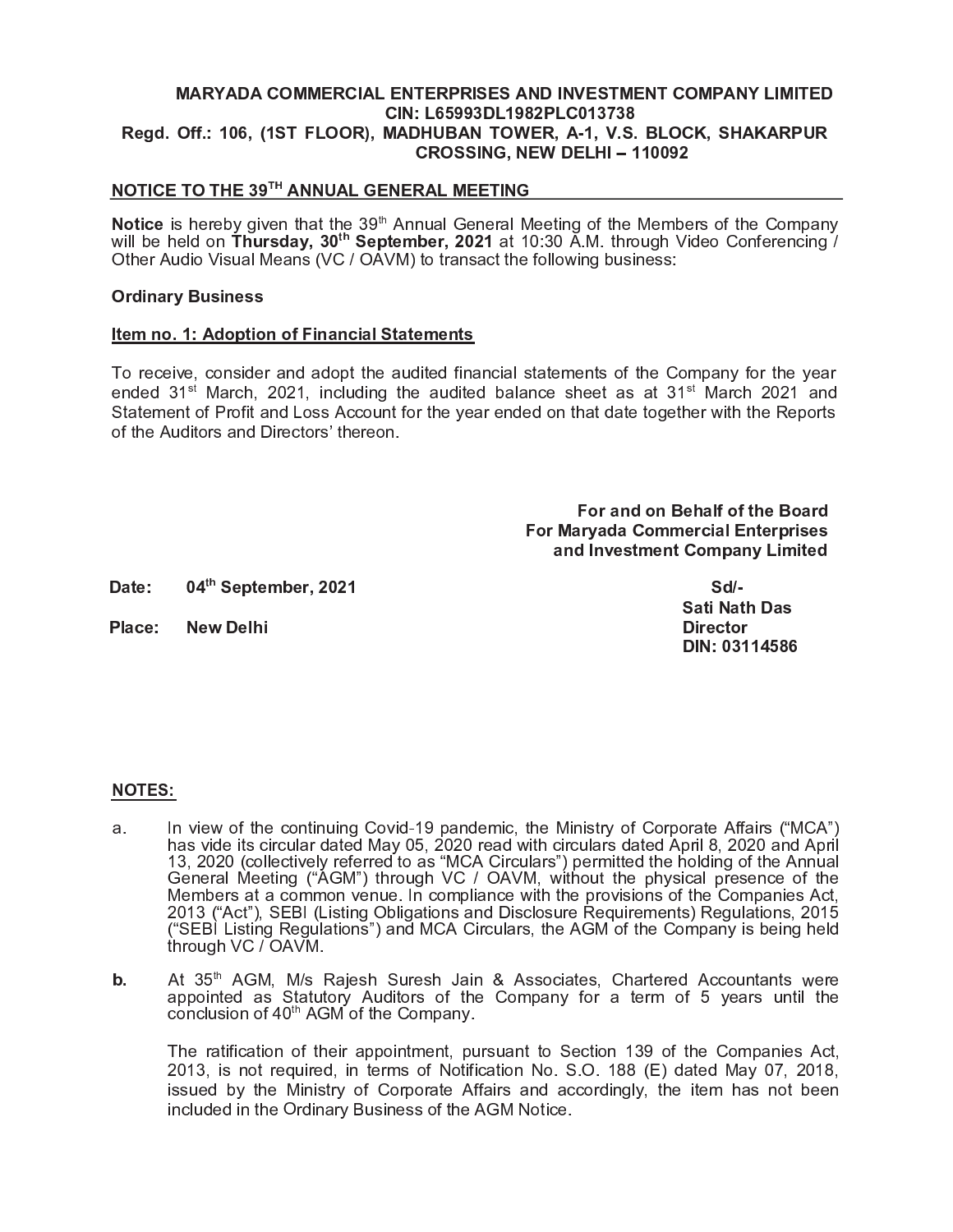- Since this AGM is being held pursuant to the Circular issued by Ministry of Corporate  $C_{-}$ Affairs having circular no. 20/2020 dated May 05, 2020 read along with MCA circular dated April 08, 2020, and April 13, 2020 and SEBI circular dated May 12, 2020 this AGM is being held through VC / OAVM, where physical attendance of Members has been dispensed with. Accordingly, the facility for appointment of proxies by the Members will not be available for this AGM and hence the Proxy Form and Attendance Slip are not annexed to this Notice.
- Corporate Members intending to send their authorized representatives to attend the d. meeting pursuant to Section 113 of the Companies Act, 2013 are requested to send to the Company a certified copy of the Board Resolution authorizing their representative to attend the AGM through VC / OAVM on its behalf and to vote through remote e-voting.
- Members holding shares in physical form, in identical order of names, in more than one  $e_{.}$ folio are requested to send to the Company or M/s. Skyline Financial Services Private Limited, the details of such folios together with the share certificates for consolidating their holdings in one folio. A consolidated share certificate will be issued to such Members after making requisite changes.
- f. In case of joint holders attending the Meeting, only such joint holder who is higher in the order of names will be entitled to vote.
- Book Closure: The Register of Members and Share Transfer Books of the Company will g. remain Close from Friday, 24<sup>th</sup> day of September, 2021 to Thursday, 30<sup>th</sup> of September, 2021 for the purpose of the Annual General Meeting.
- h. All the documents, transfers, dematerialization requests and other communications in relation thereto should be addressed direct to the Company's Registrar and Transfer Agent, M/s. Skyline Financial Services Private Limited at D-153A, 1st Floor, Okhla Industrial Area, Phase - I, New Delhi - 110 020.
- In compliance with the aforesaid MCA Circulars and SEBI Circular dated May 12, 2020, j. Notice of the AGM along with the Annual Report 2020-21 is being sent only through electronic mode to those Members whose email addresses are registered with the Company/Depositories. Members may note that the Notice and Annual Report 2020-21 will also be available on the Company's website www.maryadainvestment.in, websites of the Stock Exchanges i.e. Metropolitan Stock Exchange of India Limited at www.msei.in, and on the website of NSDL https://www.evoting.nsdl.com.
- The Securities and Exchange Board of India (SEBI) has mandated the submission of the j. Permanent Account Number (PAN) by every participant in the securities market. Members holding shares in electronic form are, therefore, requested to submit their PAN to their Depository Participant(s). Members holding shares in physical form shall submit their PAN details to the Company at its Registered Office or to the Registrar and Transfer Agents.
- An Explanatory Statement pursuant to Section 102 of the Companies Act, 2013 in k. respect of the special businesses specified under Item No. 2 is annexed hereto.
- All documents referred to in the Notice and accompanying Explanatory Statement, as  $\mathbf{L}$ well as the Annual Report, are open for inspection at the Registered Office of the Company on all working days during normal business hours up to the date of the Meeting.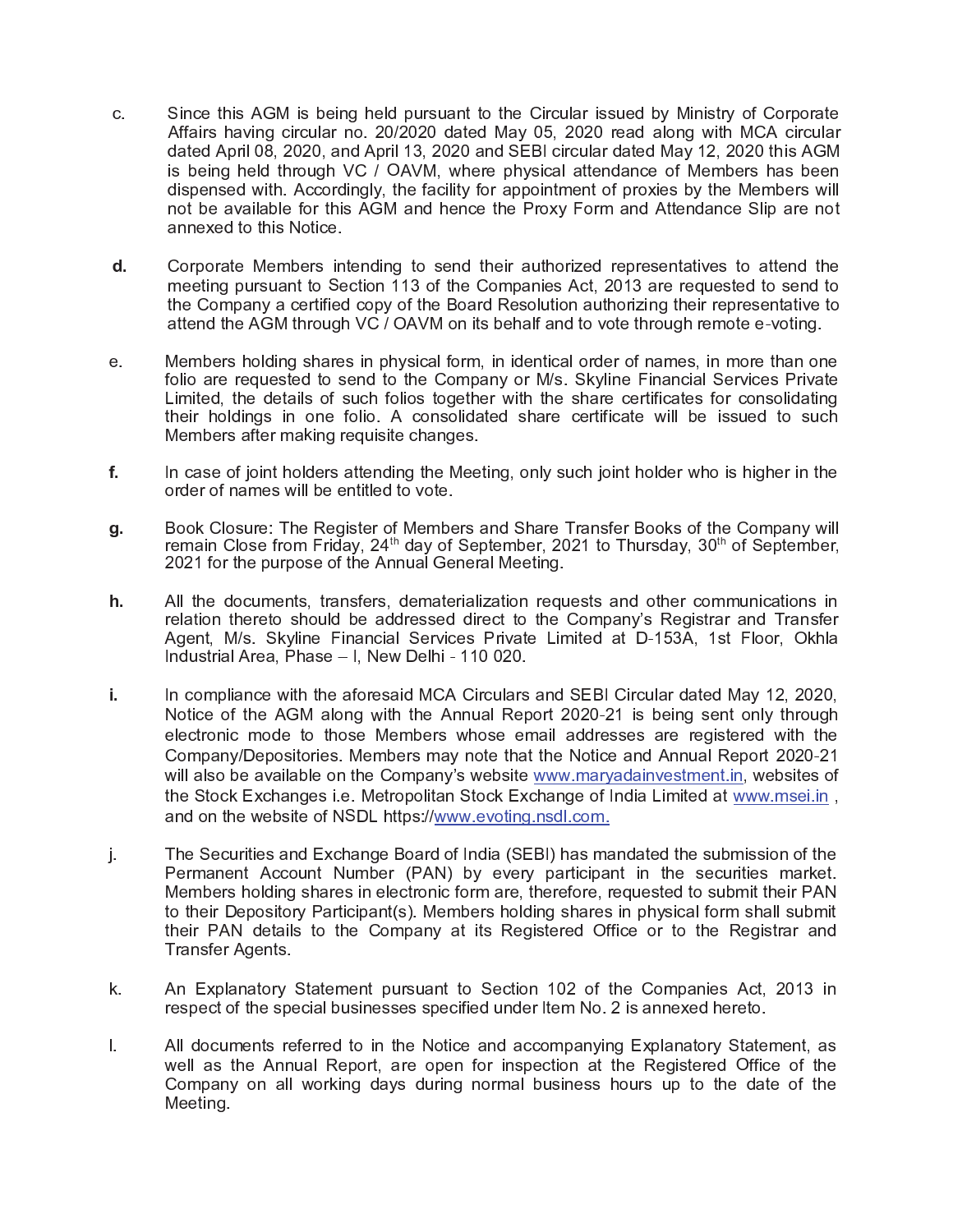- Members attending the AGM through VC / OAVM shall be counted for the purpose of m. reckoning the quorum under Section 103 of the Companies Act, 2013.
- Members who have not registered their e-mail address so far are requested to register n. their e-mail address for receiving all communication(s) including Annual Report, Notices and Circulars etc. from the Company electronically. Members holding shares in physical form are requested to notify any change of address, bank mandates, if any, to the Registrar and Transfer Agent M/s. SKYINE FINANCIAL SERVICES PVT LTD., D-153/A, 1st floor, Phase I, Okhla Industrial Area, New Delhi, Delhi 110020, Ph:- 011 26812683, E-mail:- admin@skylinerta.com, website: www.skylinerta.com and / or the Company Secretary or to their respective depository participants if the shares are held in electronic form.
- Members are entitled to nominate a person to whom his/her shares in the Company  $O<sub>x</sub>$ shall vest in the event of his/her demise, by filling up Form No. SH-13. The members are requested to avail of this facility. The duly filled in and signed Nomination Form No. SH-13 should be sent to the Registrar and Transfer Agents, M/s. Skyline Financial Services Private Limited at the address mentioned in point No. (n).
- The Securities and Exchange Board of India vide its Circular No. SEBI/LADp. NRO/GN/2018/24 dated June 08, 2018 and BSE Circular Ref. No. LIST/COMP/15/2018-19 dated July 05, 2018 and NSE Circular Ref. No. NSE/CML/2018/26 dated July 09. 2018, as modified by the Securities and Exchange Board of India vide its Circular No. SEBI/LAD-NRO/GN/2018/49 dated November 30, 2018 has amended Regulation 40 of SEBI (Listing Obligations and Disclosure Requirements) Regulations, 2015, which mandated that transfer of securities with effect from April 01, 2019 would be in dematerialized form only. Members holding shares in physical form are requested to take necessary steps with their respective Depository Participants to dematerialize their physical shares
- Members desiring any information on the accounts at the AGM are requested to write to q. the Company at least 7 days in advance, so as to enable the Company to keep the information ready.
- The recorded transcript of the forthcoming AGM on September 30, 2021, shall also be r. made available on the website of the Company in the investor relation section, as soon as possible after the meeting is over.
- Since the AGM will be held through VC / OAVM, the Route Map is not annexed in this S. Notice.

## Instructions for e-voting and joining the AGM are as follows:

## **VOTING THROUGH ELECTRONIC MEANS:**

(a) In compliance with the provisions of Section 108 of the Act, read with Rule 20 of the Companies (Management and Administration) Rules, 2014, as amended from time to time, and Regulation 44 of the SEBI Listing Regulations, and the Circulars issued by the Ministry of Corporate Affairs dated April 08, 2020, April 13, 2020, May 05, 2020, December 31, 2020 and January 13, 2021 the Company is providing facility of remote evoting to its Members in respect of the business to be transacted at the AGM. For this purpose, the Company has entered into an agreement with National Securities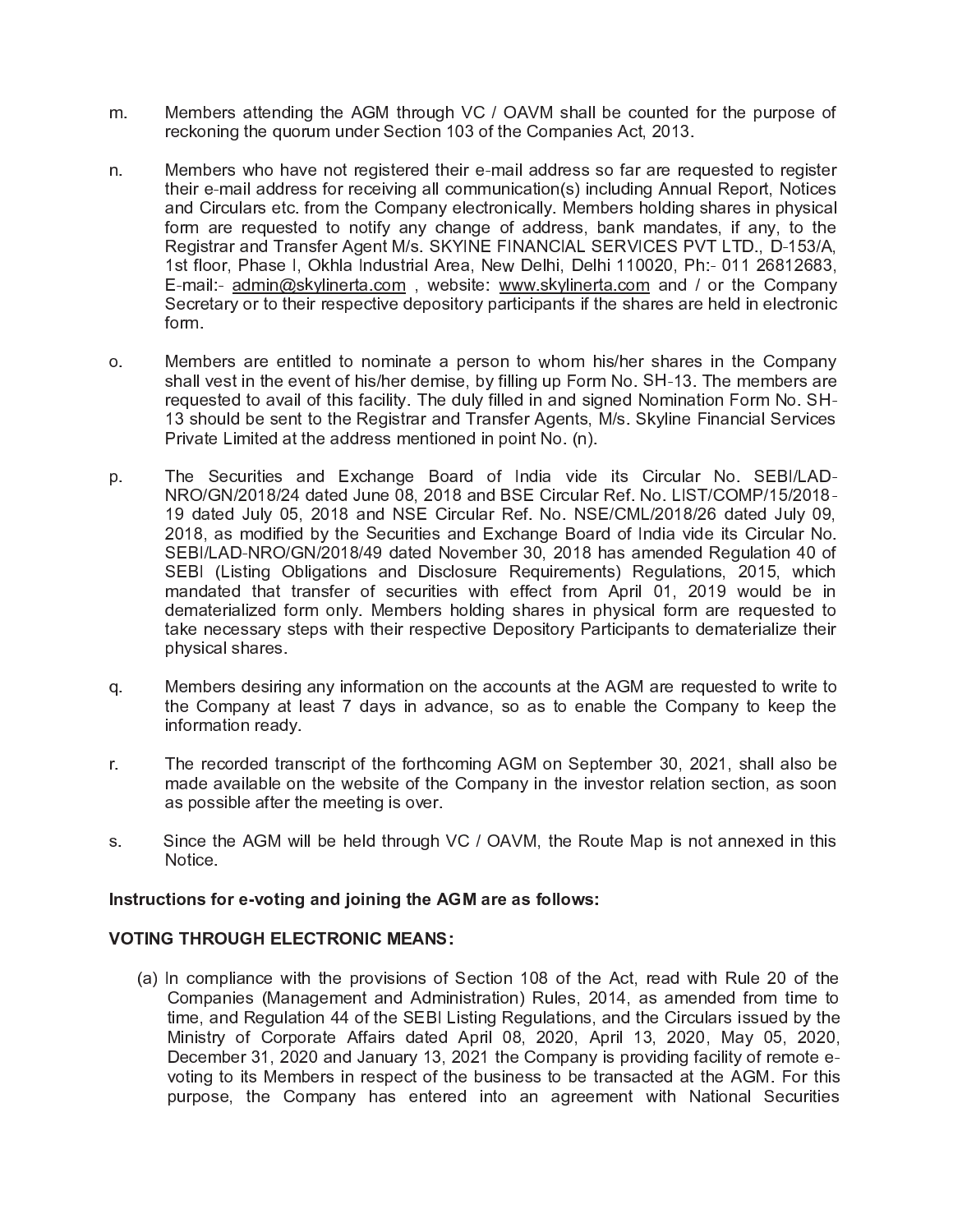Depository Limited (NSDL) for facilitating voting through electronic means, as the authorized agency. The facility of casting votes by a member using remote e-voting system as well as e-voting on the day of the AGM will be provided by NSDL on all the resolutions set forth in this Notice. The instructions for e-voting are given herein below.

- (b) The remote e-voting period commences on Monday, September 27, 2021 (9:00 a.m. IST) and ends on Wednesday, September 29, 2021 (5:00 p.m. IST). During this period, Members holding shares either in physical form or in dematerialized form, as on Thursday, September 23, 2021 i.e. cutoff date, may cast their vote electronically. The evoting module shall be disabled by NSDL for voting thereafter. Those Members, who will be present in the AGM through VC / OAVM facility and have not cast their vote on the Resolutions through remote e-voting and are otherwise not barred from doing so, shall be eligible to vote through e-voting system during the AGM.
- (c) The Board of Directors has appointed M/s Ravi Shankar & Associates, Practicing Company Secretaries as the Scrutinizer to scrutinize the voting during the AGM and remote e-voting process in a fair and transparent manner.
- (d) The Scrutinizer shall immediately after the conclusion of voting at the AGM, unblock the votes cast through remote e-voting and e-voting on the date of the AGM and make, not later than 2 working days of the conclusion of the Meeting, a consolidated Scrutinizer's Report of the total votes cast in favour or against, if any, forthwith to the Chairman of the Company or any person authorized by him in writing and the Results shall be declared by the Chairman or any person authorized by him thereafter.
- (e) The result declared along with the Scrutinizer's Report shall be placed on the Company's website www.maryadainvestment.in and on the website of **NSDL** https://www.evoting.nsdl.com immediately. The Company shall simultaneously forward the results to Metropolitan Stock Exchange of India Limited where the shares of the Company are listed.
- (f) The Members who have cast their vote by remote e-voting prior to the AGM may also attend/ participate in the AGM through VC / OAVM but shall not be entitled to cast their vote again.
- (g) The voting rights of Members shall be in proportion to their shares in the paid-up equity share capital of the Company as on the cut-off date.
- (h) Any person, who acquires shares of the Company and becomes a Member of the Company after sending of the Notice and holding shares as of the cut-off date, may obtain the login ID and password by sending a request at evoting@nsdl.co.in or info@skylinerta.com However, if he/she is already registered with NSDL for remote evoting then he/she can use his/her existing User ID and password for casting the vote.
- (i) The instructions for members for remote e-Voting are as under:

#### How do I vote electronically using NSDL e-Voting system?

The way to vote electronically on NSDL e-Voting system consists of "Two Steps" which are mentioned below: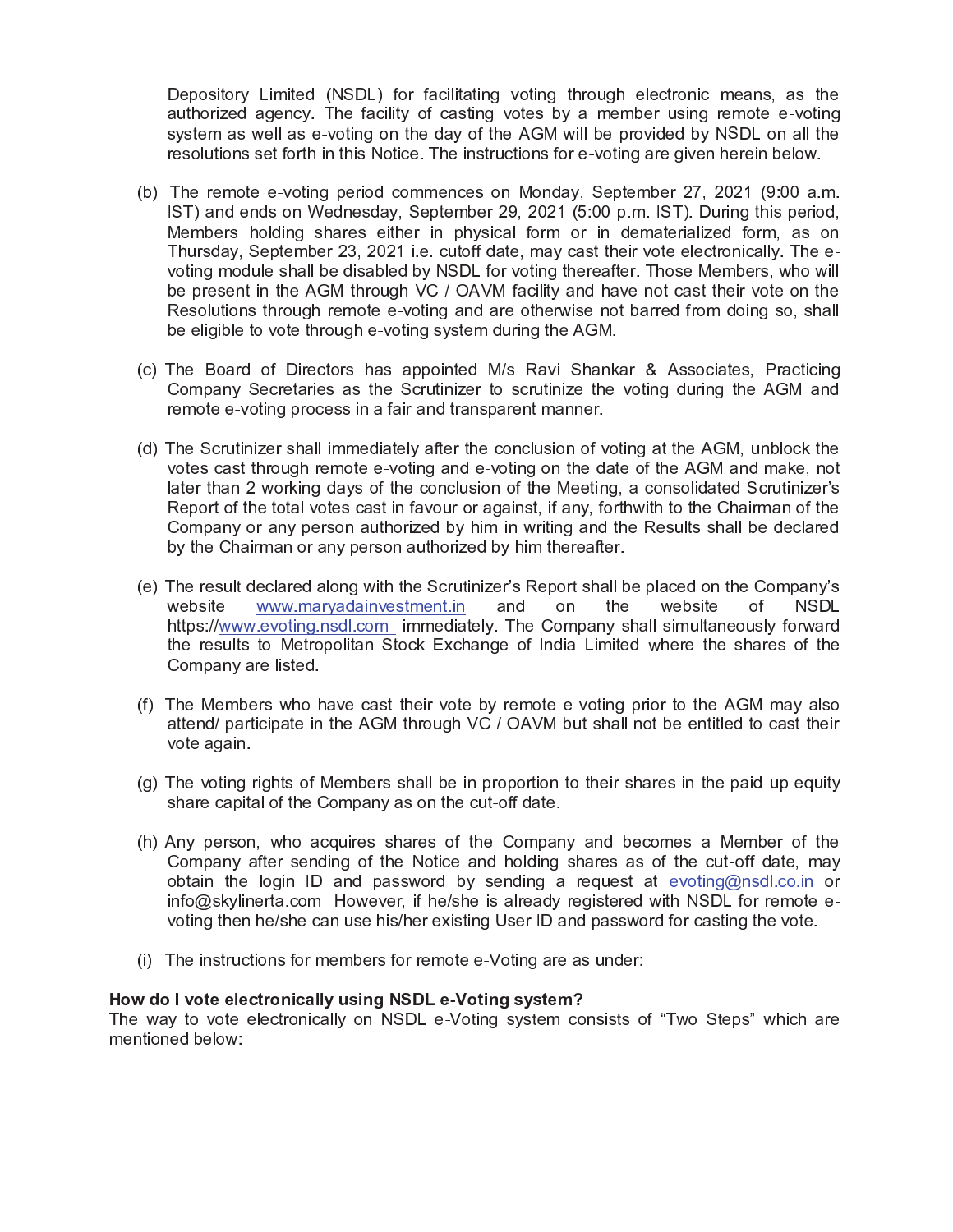## Step 1: Access to NSDL e-Voting system

A) Login method for e-Voting and joining virtual meeting for Individual shareholders holding securities in demat mode. In terms of SEBI circular dated 9<sup>th</sup> December, 2020 on e-Voting facility provided by Listed Companies, Individual shareholders holding securities in demat mode are allowed to vote through their demat account maintained with Depositories and Depository Participants. Shareholders are advised to update their mobile number and email Id in their demat accounts in order to access e-Voting facility.

| المعمادا مماجعهما مرقم الممسكا                                                     | المحملة مالا والمحامل |  |  |
|------------------------------------------------------------------------------------|-----------------------|--|--|
| below:                                                                             |                       |  |  |
| Login method for Individual shareholders holding securities in demat mode is given |                       |  |  |

| Type of shareholders                                                            | Login Method                                                                                                                                                                                                                                                                                                                                                                                                                                                                                                                                                                                                                                                                                                                                                                                                                                                                                                                                           |
|---------------------------------------------------------------------------------|--------------------------------------------------------------------------------------------------------------------------------------------------------------------------------------------------------------------------------------------------------------------------------------------------------------------------------------------------------------------------------------------------------------------------------------------------------------------------------------------------------------------------------------------------------------------------------------------------------------------------------------------------------------------------------------------------------------------------------------------------------------------------------------------------------------------------------------------------------------------------------------------------------------------------------------------------------|
| Individual Shareholders holding<br>securities in demat mode with<br>NSDL.       | 1. If you are already registered for NSDL IDeAS facility,<br>please visit the e-Services website of NSDL. Open web<br>following URL:<br>by<br>typing<br>the<br>browser<br>https://<br>eservices nsdl.com/ either on a Personal Computer or on a<br>mobile. Once the home page of e-Services is launched, click<br>on the "Beneficial Owner" icon under "Login" which is<br>available under "IDeAS" section. A new screen will open.<br>You will have to enter your User ID and Password. After<br>successful authentication, you will be able to see e-Voting<br>services. Click on "Access to e-Voting" under e-Voting<br>services and you will be able to see e-Voting page. Click on<br>options available against company name or e-Voting<br>service provider - NSDL and you will be re-directed to<br>NSDL e-Voting website for casting your vote during the<br>remote e-Voting period or joining virtual meeting & voting<br>during the meeting. |
|                                                                                 | 1. If the user is not registered for IDeAS e-Services, option to<br>register is available at https://eservices.nsdl.com. Select<br><b>IDeAS</b> "<br>"Register<br>Online<br>for<br>Portal<br>click<br><b>or</b><br>at<br>https://eservices.nsdl.com/SecureWeb/IdeasDirectReg.jsp                                                                                                                                                                                                                                                                                                                                                                                                                                                                                                                                                                                                                                                                       |
|                                                                                 | 3. Visit the e-Voting website of NSDL. Open web browser by<br>typing the following URL: https://www.evoting.nsdl.com/ either<br>on a Personal Computer or on a mobile. Once the home page<br>of e-Voting system is launched, click on the icon "Login" which<br>is available under 'Shareholder/Member' section. A new<br>screen will open. You will have to enter your User ID (i.e. your<br>sixteen digit demat account number held with NSDL),<br>Password/OTP and a Verification Code as shown on the<br>screen. After successful authentication, you will be redirected<br>to NSDL Depository site wherein you can see e-Voting page.<br>Click on options available against company name or e-Voting<br>service provider - NSDL and you will be redirected to e-<br>Voting website of NSDL for casting your vote during the<br>remote e-Voting period or joining virtual meeting & voting<br>during the meeting.                                  |
| Individual Shareholders holding<br>securities in demat mode with<br><b>CDSL</b> | 1. Existing users who have opted for Easi / Easiest, they can<br>login through their user id and password. Option will be made<br>available to reach e-Voting page without any further<br>authentication. The URL for users to login to Easi / Easiest are                                                                                                                                                                                                                                                                                                                                                                                                                                                                                                                                                                                                                                                                                             |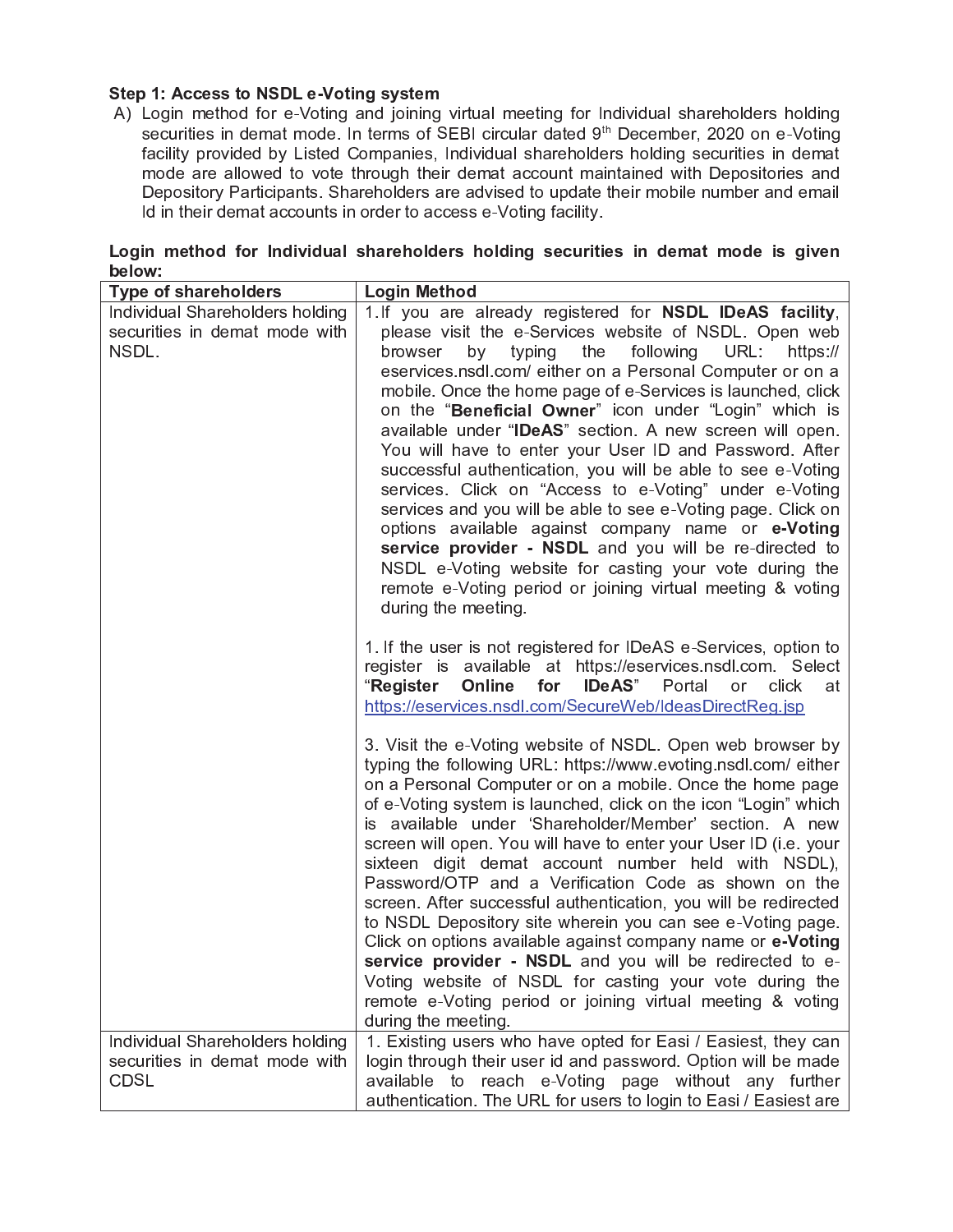|                                                                                                                            | https://web.cdslindia.com/myeasi/home/login<br>or<br>www.cdslindia.com and click on New System Myeasi.                                                                                                                                                                                                                                                                                                                                                                                                                                                                                                      |
|----------------------------------------------------------------------------------------------------------------------------|-------------------------------------------------------------------------------------------------------------------------------------------------------------------------------------------------------------------------------------------------------------------------------------------------------------------------------------------------------------------------------------------------------------------------------------------------------------------------------------------------------------------------------------------------------------------------------------------------------------|
|                                                                                                                            | 2. After successful login of Easi/Easiest the user will be also<br>able to see the E Voting Menu. The Menu will have links of e-<br>Voting service provider i.e. NSDL. Click on NSDL to cast<br>your vote.                                                                                                                                                                                                                                                                                                                                                                                                  |
|                                                                                                                            | 2. If the user is not registered for Easi/Easiest, option to<br>available<br>register<br>is<br>at<br>https://web.cdslindia.com/myeasi/Registration/EasiRegistration                                                                                                                                                                                                                                                                                                                                                                                                                                         |
|                                                                                                                            | 3. Alternatively, the user can directly access e-Voting page by<br>providing demat Account Number and PAN No. from a link in<br>www.cdslindia.com home page. The system will authenticate<br>the user by sending OTP on registered Mobile & Email as<br>recorded in<br>the<br>After<br>demat Account.<br>successful<br>authentication, user will be provided links for the respective<br>ESP i.e. <b>NSDL</b> where the e-Voting is in progress.                                                                                                                                                            |
| Individual<br>Shareholders<br>(holding securities in demat<br>mode) login,<br>through<br>their<br>depository participants. | You can also login using the login credentials of your demat<br>account through your Depository Participant registered with<br>NSDL/CDSL for e-Voting facility. Once you click on e-Voting<br>option, you will be redirected to NSDL/CDSL Depository site<br>after successful authentication, wherein you can see e-Voting<br>feature. Click on options available against company name or<br>e-Voting service provider-NSDL and you will be redirected to<br>e-Voting website of NSDL for casting your vote during the<br>remote e-Voting period or joining virtual meeting & voting<br>during the meeting. |

## Important note: Members who are unable to retrieve User ID/ Password are advised to use Forget User ID and Forget Password option available at above mentioned website.

Helpdesk for Individual Shareholders holding securities in demat mode for any technical issues related to login through Depository i.e. NSDL and CDSL.

| Login type Helpdesk details                                           |                                                                                                                                                                                            |  |  |  |
|-----------------------------------------------------------------------|--------------------------------------------------------------------------------------------------------------------------------------------------------------------------------------------|--|--|--|
| Individual Shareholders holding securities in<br>demat mode with NSDL | Members facing any technical issue in login<br>can contact NSDL helpdesk by sending a<br>request at <b>evoting@nsdl.co.in</b> or call at toll<br>free no.: 1800 1020 990 and 1800 22 44 30 |  |  |  |
| Individual Shareholders holding securities in<br>demat mode with CDSL | Members facing any technical issue in login<br>can contact CDSL helpdesk by sending a<br>request at helpdesk.evoting@cdslindia.com<br>or contact at 022-23058738 or 022-23058542-<br>43    |  |  |  |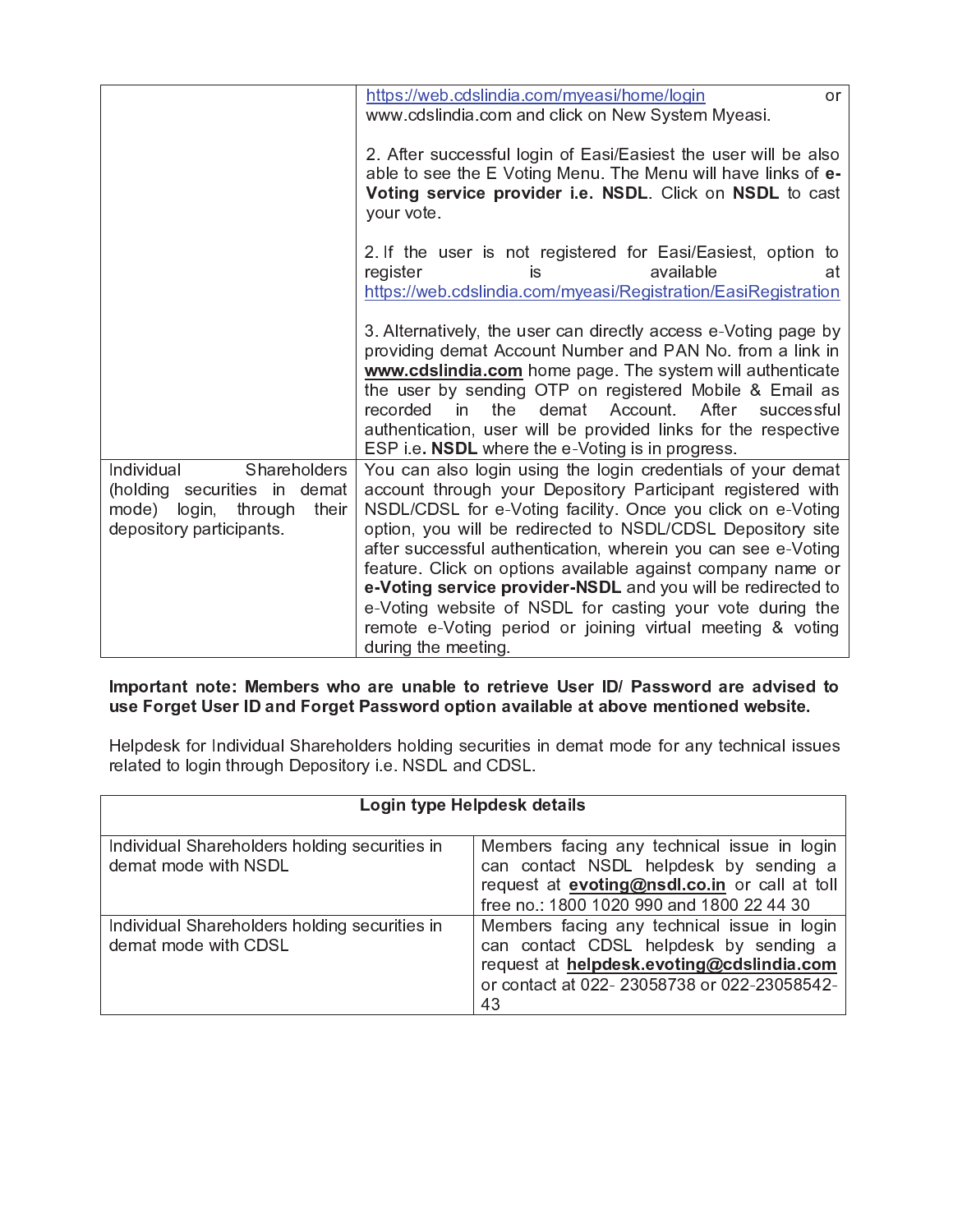# B) Login Method for shareholders other than Individual shareholders holding securities in demat mode and shareholders holding securities in physical mode.

# How to Log-in to NSDL e-Voting website?

1. Visit the e-Voting website of NSDL. Open web browser by typing the following URL: https:// www.evoting.nsdl.com / either on a Personal Computer or on a mobile.

2. Once the home page of e-Voting system is launched, click on the icon "Login" which is available under 'Shareholders' section.

3. A new screen will open. You will have to enter your User ID, your Password and a Verification Code as shown on the screen.

Alternatively, if you are registered for NSDL e-services i.e. IDEAS, you can log-in at https:// eservices.nsdl.com/ with your existing IDEAS login. Once you log-in to NSDL eservices after using your log-in credentials, click on e-Voting and you can proceed to Step 2 i.e. Cast your vote electronically.

4. Your User ID details are given below:

| Manner of holding shares i.e. Demat (NSDL   Your User ID is:<br>or CDSL) or Physical |                                                                                                                                                                                                                                          |
|--------------------------------------------------------------------------------------|------------------------------------------------------------------------------------------------------------------------------------------------------------------------------------------------------------------------------------------|
|                                                                                      |                                                                                                                                                                                                                                          |
| a) For Members who hold shares in demat<br>account with NSDL.                        | 8 Character DP ID followed by 8 Digit Client ID<br>For example if your DP ID is IN300*** and<br>Client ID is 12****** then your user ID is<br>IN300***12******.                                                                          |
| b) For Members who hold shares in demat<br>account with CDSL                         | 16 Digit Beneficiary ID For example if your<br>Beneficiary ID is 12 ************** then<br>your user ID is 12**************                                                                                                              |
| c) For Members holding shares in Physical<br>Form.                                   | EVEN Number followed by Folio Number<br>registered with the Company.<br>For example if folio number is 1*** and EVEN<br>is 116700 then user ID is 1167000000001, if<br>number is B-1 then user<br>folio –<br>-id<br>İS<br>116700B000001. |

5. Your password details are given below:

a) If you are already registered for e-Voting, then you can use your existing password to login and cast your vote.

b) If you are using NSDL e-Voting system for the first time, you will need to retrieve the 'initial password' which was communicated to you. Once you retrieve your 'initial password', you need to enter the 'initial password' and the system will force you to change your password.

c) How to retrieve your 'initial password'?

(i) If your email ID is registered in your demat account or with the company, your 'initial password' is communicated to you on your email ID. Trace the email sent to you from NSDL from your mailbox. Open the email and open the attachment i.e. a .pdf file. The password to open the .pdf file is your 8 digit client ID for NSDL account, last 8 digits of client ID for CDSL account or folio number for shares held in physical form. The pdf file contains your 'User ID' and your 'initial password'.

(ii) If your email ID is not registered with the depositories, for procuring user id and Password and for registration of email ID for e-Voting, please follow the steps mentioned below: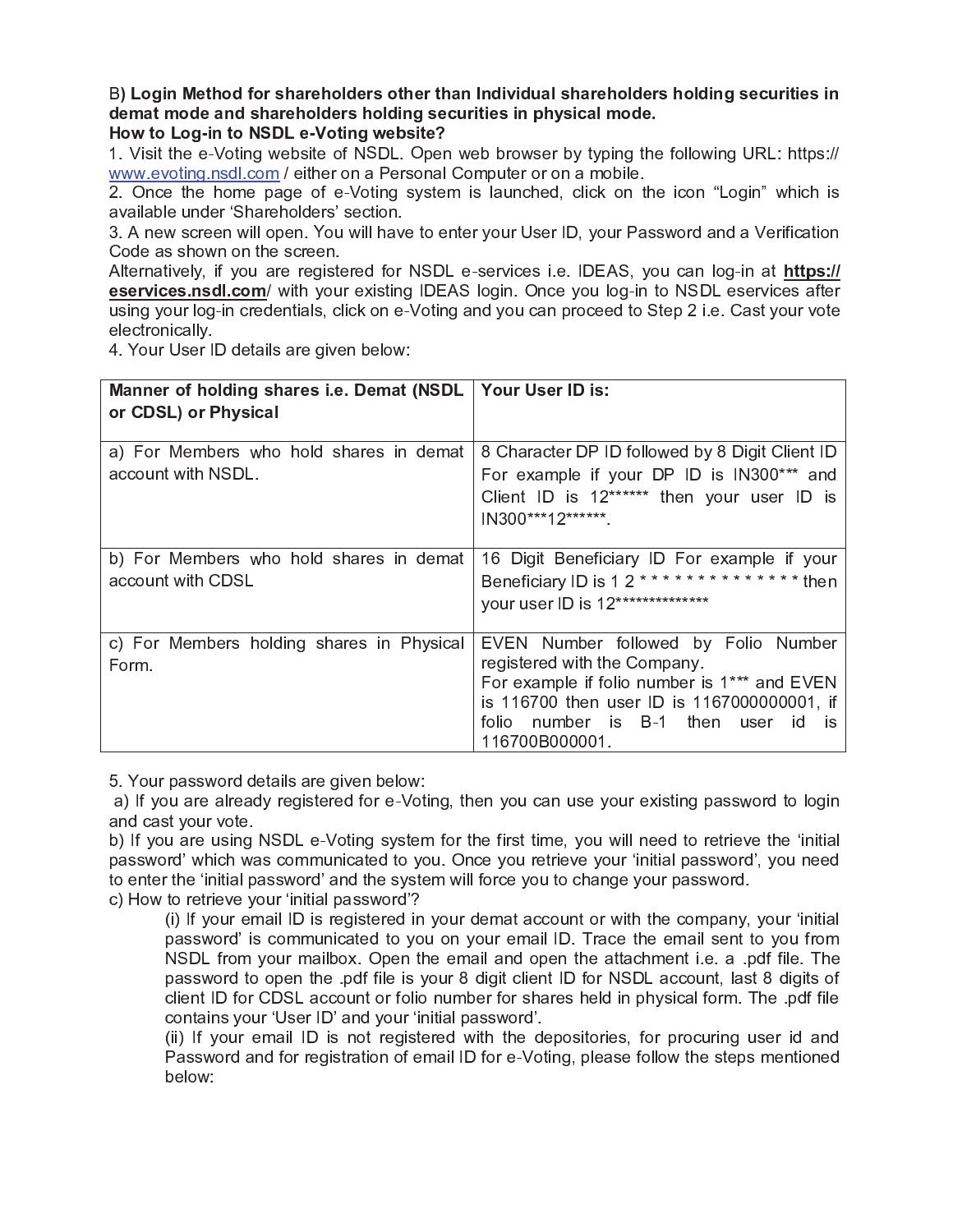- a) In case shares are held in physical mode please send signed request with Folio No., Name of Shareholder, scanned copy of the Share Certificate (front and back), selfattested copy of PAN Card, self-attested copy of Aadhar Card by email to admin@skylinerta.com with subject line "UPDATION OF EMAIL ID OF MARAYDA COMMERCIAL ENTERPRISES AND INVESTMENT COMPANY LIMITED FOLIO NUMBER" (mention folio number).
- b) In case shares are held in demat mode, please update your email id with your depository participant and send scan copy of latest client by email admin@skylinerta.com.
- c) However if you are an individual shareholder you can generate your password as explain above in e-voting instructions.
- d) In terms of SEBI circular dated 9th December, 2020 on e-Voting facility provided by Listed Companies, Individual shareholders holding securities in demat mode are allowed to vote through their demat account maintained with Depositories and Depository Participants. Shareholders are required to update their mobile number and email ID correctly in their demat account in order to access e-Voting facility.

6. If you are unable to retrieve or have not received the "lnitial password" or have forgotten your password:

a) Click on "Forgot User Details / Password?" (If you are holding shares in your demat account with NSDL or CDSL) option available on www.evoting.nsdl.com

b) "Physical User Reset Password?" (If you are holding shares in physical mode) option available on www.evoting.nsdl.com.

c) If you are still unable to get the password by aforesaid two options, you can send a request at evoting@nsdl.co.in mentioning your demat account number/folio number, your PAN, your name and your registered address.

d) Members can also use the OTP (One Time Password) based login for casting the votes on the e-Voting system of NSDL.

7. After entering your password, tick on Agree to "Terms and Conditions" by selecting on the check box.

8. Now, you will have to click on "Login" button.

9. After you click on the "Login" button, Home page of e-Voting will open.

# Step 2. How to cast your vote electronically on NSDL e-Voting system?

1. After successful login at Step 1, you will be able to see the Home page of e-Voting. Click on e-Voting.

2. Select "EVEN" 118295 (e-voting even number) of "Maryada Commercial Enterprises and Investment Company Limited";

3. Now you are ready for e-Voting as Cast Vote page opens;

4. Cast your vote by selecting appropriate option and click on "Submit" and also "Confirm" when prompted:

5. Upon confirmation, the message "Vote cast successfully " will be displayed;

6. You can also take the printout of the votes cast by you by clicking on the print option on the confirmation page

7. Once you have voted on the resolution, you will not be allowed to modify your vote;

# **General quidelines for shareholders**

• For the votes to be considered valid, the Institutional shareholders (other than individuals, HUF, NRI etc.) are required to send scanned copy (PDF/JPG Format) of the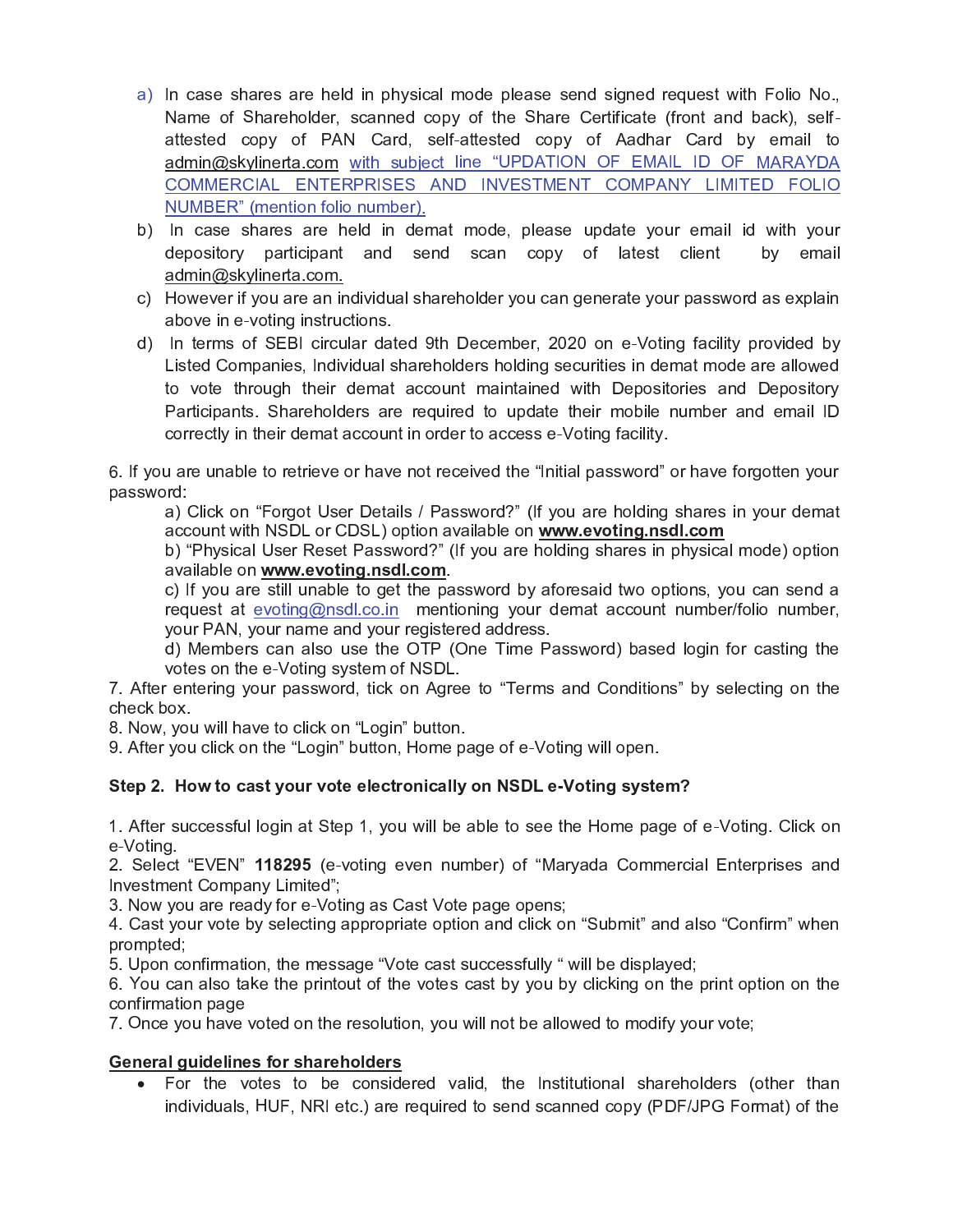relevant Board Resolution /Authority Letter etc. to the Scrutinizer through e-mail at ravi123.deo@gmail.com with a copy marked to evoting@nsdl.co.in. Members may contact Ms. Harshika Agrawal, Company Secretary and Compliance Officer for any grievances connected with electronic means / e-voting at the Registered Office of the Company at 106, 1<sup>st</sup> Floor, A-1, V.S. Block, Shakarpur Crossing, New Delhi - 110092.

- It is strongly recommended not to share your password with any other person and take utmost care to keep your password confidential. Login to the e-voting website will be disabled upon five unsuccessful attempts to key in the correct password. In such an event, you will need to go through the "Forgot User Details/ Password?" or "Physical User Reset Password?" option available on https://www.evoting.nsdl.com to reset the password.
- In case of any queries, you may refer the Frequently Asked Questions (FAQs) for Shareholders and e-voting user manual for Shareholders available at the Downloads section of www.evoting.nsdl.com or call on toll free no.: 1800 1020 990 and 1800 22 44 30.

# (i) INSTRUCTIONS FOR MEMBERS FOR ATTENDING THE AGM THROUGH VC / OAVM **ARE AS UNDER:**

- Members will be able to attend the AGM through VC / OAVM or view the live webcast of AGM provided by NSDL at https://www.evoting.nsdl.com by using their remote e-voting login credentials and selecting the EVEN for Company's AGM.
- Members who do not have the User ID and Password for e-voting or have forgotten the User ID and Password may retrieve the same by following the remote e-voting instructions mentioned in the Notice. Further Members can also use the OTP based login for logging into the e-voting system of NSDL.
- Facility of joining the AGM through VC / OAVM shall open 30 minutes before the time scheduled for the AGM and will be available for 1000 Members on first come first served basis. However, this number does not include the large Shareholders i.e. Shareholders holding 2% or more shareholding, Promoters, Institutional Investors, Directors, Key Managerial Personnel, the Chairpersons of the Audit Committee, Nomination and Remuneration Committee and Stakeholders Relationship Committee, Auditors etc. who are allowed to attend the AGM without restriction on account of first come first served basis.
- Members, who need assistance before or during the AGM, can contact NSDL on evoting@nsdl.co.in / 1800-222-990 and our Registrar and Transfer Agent on admin@skylinerta.com / 011-2681 2683.
- Members who would like to express their views or ask questions during the AGM may register themselves as a speaker by sending their request from their registered email address mentioning their name, DP ID and Client ID/folio number, PAN, mobile number & number of shares at macel1982@gmail.com before September 25, 2021 (5:00 p.m. IST). Those Members who have registered themselves as a speaker will only be allowed to express their views/ask questions during the AGM. The Company reserves the right to restrict the number of speakers depending on the availability of time for the AGM.